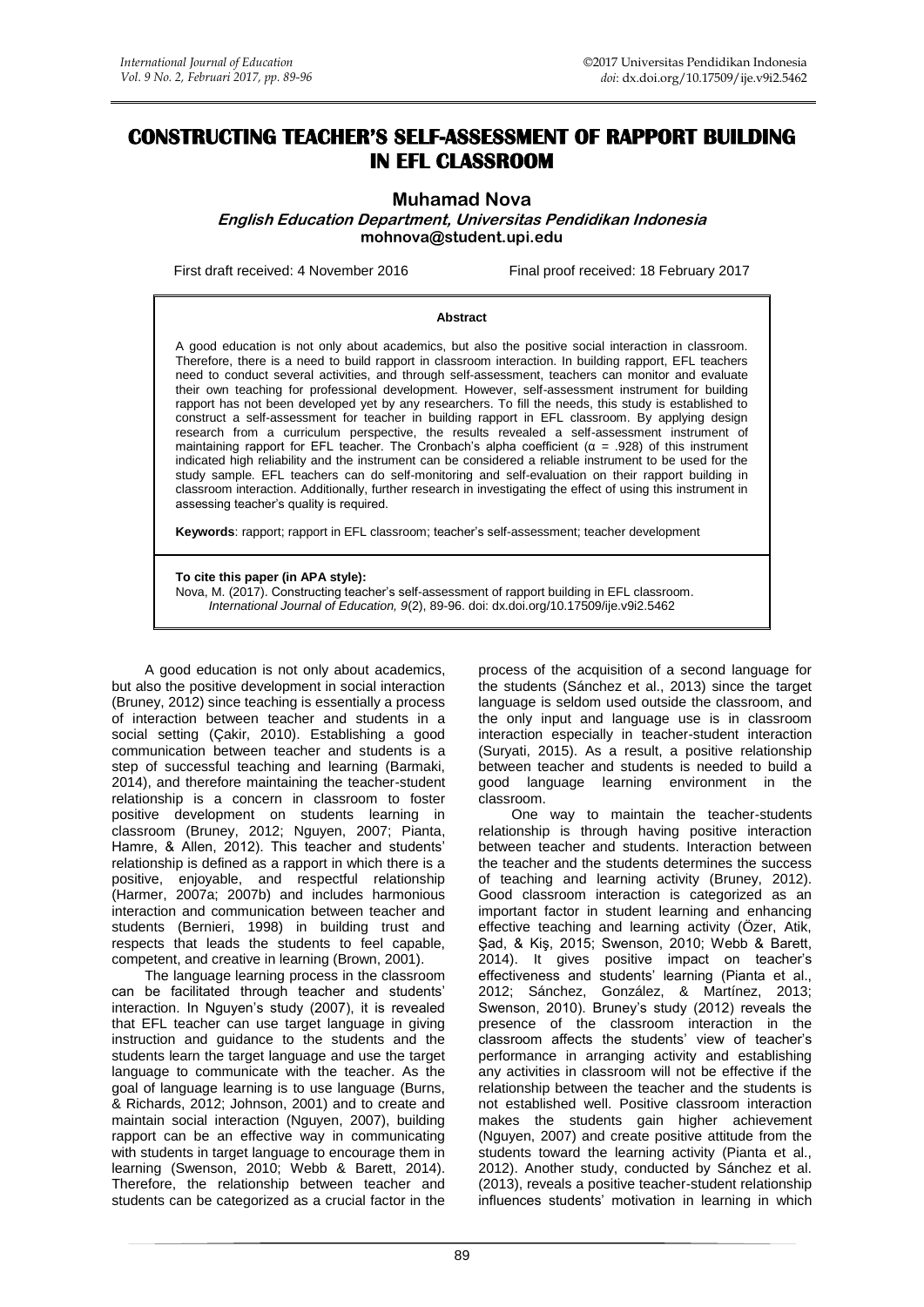students feel more confident and comfortable to approach teacher and share personal and academic issues. If the students feel they have a good relationship with the teacher, they will feel comfortable and motivated to pay attention to the teacher (Pianta et al., 2012; Sánchez et al., 2013). It has been shown by studies that positive rapport between teacher and students brings positive impact to teaching and learning activity.

Related research of strategies in maintaining the teacher-students' rapport has also been conducted by Bruney (2012) who investigated the process of the teacher-student relationship influencing the development of trust and emotional intelligence in the elementary classroom. Through conducting interview with two experienced teachers in the Greater Toronto Area, this study revealed that the presence of the teacher in the classroom affects the students' view of teacher's performance. This study also suggested 3 effective strategies in maintaining the teacherstudents relationship, by (1) sharing personal feelings; (2) seeking help for the students; and (3) storytelling.

Similar research was also conducted by Pianta et al. (2012). They conducted a study on investigating the concept of interactions and engagement and how to improve teacher-student interactions. Their study revealed four concepts in maintaining teacher-student relationships and interactions: (1) evaluating background knowledge and cognitions of interactions; (2) establishing ongoing relational supports; (3) giving regular individual feedback; and (4) being focus in changing interactions.

Another study was also conducted by Sánchez et al. (2013). Their study investigated the impact of teacher-students relationship on EFL learning. This study revealed information about the issues involved in building a positive teacher-student relationship, and its influence on students' motivation. This study advises that the teacher needs to build trust to make students feel more confident and comfortable to approach the teacher and share personal and academic issues.

In fact, building rapport is not an easy task for EFL teacher to be established in teaching and learning activity (Gebhard, 2009; Webb & Barett, 2014). Even though it will be automatically maintained after some periods of time (Swenson, 2010), especially in face-to-face meeting (Coutrim, 2016; Murphy & Manzanares, 2012), mostly EFL teachers still face many difficulties in maintaining the rapport. Gebhard (2009) exposed the teacher's problem in managing classroom interaction. In his book, Gebhard (2009) mentioned 3 problems faced by English teacher in classroom interaction; (1) the teacher feels having not enough time to talk with the students since the teacher mostly cannot manage the time well; (2) the teacher faces limited English speaker students so that the interaction does not run well; and (3) the teacher cannot remember students' name and remembering name is the problem faced by almost all teachers who manage big classroom.

In order to build the rapport, a teacher may provide himself or herself with self-assessment. Many researchers believed that self-assessment raises learners' awareness to do self-monitoring to their progress (e.g. Baniabdelrahman, 2010; Butler & Lee, 2010; Egodawatte, 2010; Harris, 1997; Kato, 2009; Meihami & Razmjoo, 2016; Srimavin & Darasawang, 2004), to be self-motivated (Butler & Lee, 2010; Ross, 2006; Srimavin & Darasawang, 2004), and to be selfdirected in learning (Butler & Lee, 2010; Harris, 1997; Kato, 2009), and it is also applicable for teacher's professional development (Airasian & Gullickson, 1994; Ross & Bruce, 2007). Teachers mostly act without being aware of why they do what they have been doing in classroom (Çimer, Çimer, & Vekli, 2013), and self-assessment can help the teacher becomes aware of the needs in establishing teaching and learning activity and help them to improve their performance in teaching (Avalos, 2011; Montgomery & Baker, 2007; Ross & Bruce, 2007). By doing selfassessment in teaching, teachers can do selfreflection to analyze the classroom situation and take more responsibility for their future actions in class (Airasian & Gullickson, 1994). Providing necessary support, such as self-assessment, for the teachers may be enough to keep them motivated in teaching (Lumpe, Haney, & Czerniak, 2000).

However, a self-assessment instrument for building rapport has not been developed yet by any researchers. To fill this gap, this study is established to construct a self-assessment for teacher in building rapport in EFL classroom. EFL teachers can do selfreflection and self-evaluation on their teaching through the instrument developed and find ways to enhance positive rapport to foster positive learning environment.

# **LITERATURE REVIEW**

In building a rapport, a teacher needs to concern two factors influencing the rapport development. One factor influencing rapport the most is respect. Respect is a vital factor in dealing with any kind of problem behavior that appears in classroom (Harmer, 2007a; 2007b). Any problem behavior may appear because of the unrealistic learning goal set in the classroom which can be too difficult or too easy for the students. Being realistic with the learning goal is a way to give respect to the students who have different levels in learning and language acquisition (Scott & Ytreberg (2000). Brown (2001) added that giving respect to their ideas is also necessary to maintain good rapport. It includes the attitude of the teacher in responding the students' talk. The way of teacher talk to students influences the respect of students (Harmer, 2007a; 2007b). One example of teacher talk commonly happened in classroom is in giving feedback. Teacher needs to consider correcting the mistakes carefully without losing any positive effort from the students (Paul, 2006) since not all students are happy to be corrected, but some of them need more support and positive reinforcement (Harmer, 2007a; 2007b). Therefore, positive feedback which motivates the students without making them feel down is needed to be enhanced in classroom (Paul, 2006). Besides teacher talk, another aspect needed to be recognized is teacher's gestures. Gesture, expression, and mime should be appropriate with the language use in classroom (Harmer, 2007a; 2007b). Eye contact needed to show interest and attention toward students' talk (Levine & Adelman, 1982) and giving smile build a positive atmosphere around classroom (Paul, 2006). Therefore, a teacher who gives respect to students will show positive attitude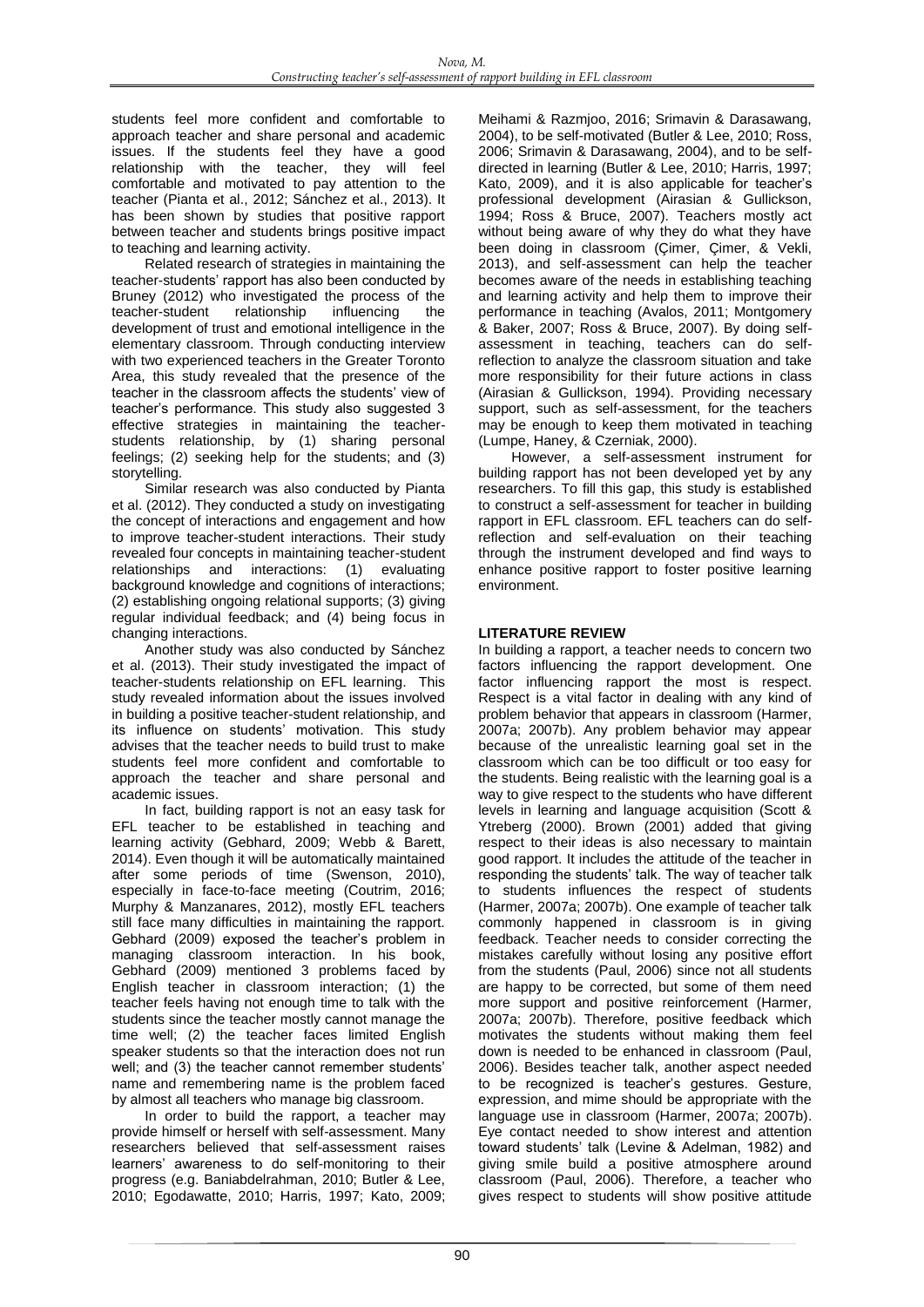towards them and be respectful in handling any problems in classroom (Harmer, 2007a; 2007b).

Another factor gives big influence to rapport development is fairness. Scott & Ytreberg (2000) stated that being fair is also necessary in building relationship with the students since the students can sense the unfairness from the teacher. Since they are learning a language, they need to have equal chance to practice their language and to be assist by the teacher (Harmer, 2007a; 2007b) whether they are active or inactive learner, and good or bad learner (Paul, 2006). It is necessary for the teacher to give a fair attention to each student in the classroom, not only focusing on the bad one, but also concern with the good one (Paul, 2006). Treating the students equally is helpful in establishing and maintaining rapport (Harmer, 2007a; 2007b).

To maintain the rapport, the EFL teacher needs to find appropriate strategies to be implemented in the classroom. Some strategies in maintaining teacher-students rapport has been developed by experts. Brown (2001) recommends 7 activities to teacher in establishing the teacher-students' relationship by (1) showing interest in each student as a person; (2) giving feedback on each person's progress; (3) openly soliciting students' ideas and feelings; (4) valuing and respecting what students think and say; (5) laughing with them and not at them; (6) working with them as a team and not against them; and (7) developing a genuine sense of vicarious joy when they learn something or otherwise succeed (pp. 203).

Additional activities in building rapport are also promoted by Harmer (2007a; 2007b). He promotes 4 activities the teacher can use to foster the relationship between the teacher and the students and also develop a successful classroom interaction by (1) recognizing the students' name, character, and background; (2) listening properly to the students as an individual; (3) having respect to the students; and (4) being equal and fair in treating and giving attention to the students (pp. 113-115).

### **METHOD**

This study was a Design Research study. van den Akker (1999) mentioned the aim of Design Research is "not to elaborate and implement the complete interventions, but to come to (successive) prototypes that increasingly meet the innovative aspirations and requirements" (p. 7). The aim of Design Research can be specified in two more specific goals: (1) providing ideas (suggestions, directions) for optimizing the quality of the product to be developed; and (2) generating, articulating and testing design principles (van den Akker, 1999, p. 5). Since its purpose is not to elaborate and implement the product, the process of Development Research is often cyclic or spiral, including analysis, design, evaluation and revision activities, until a satisfying balance between ideals and realization has been achieved (van den Akker, 1999). To fulfill the principle of Design Research, a design research guideline from curriculum perspective from McKenney, Nieveen & van den Akker (2006) was applied. This guideline provides 5 steps in conducting design research from curriculum perspective, including (1) Explicit conceptual framework, (2) Congruent study design,

(3) Triangulation, (4) Inductive and deductive data analysis, and (5) Full description.

In conducting the study, there were two main participants involved: expert judges and EFL teachers. Two Expert judges from the expertise of English language teaching and assessment were selected to participate in validity testing. 57 EFL teachers who came from different educational institutions were randomly selected and contacted to participate in reliability testing, with the following distributions of school levels: junior high school (31.58%), senior high school (43.86%), and vocational school (24.56%), and consisted of 12 males and 45 females.

#### **FINDINGS AND DISCUSSION Explicit conceptual framework**

Based on the related studies and literature mentioned in the previous section, it is recommended that EFL teacher should build the rapport in teaching and learning activities which can create effective learning activity (Bruney, 2012; Özer et al., 2015; Pianta et al., 2012; Sánchez et al., 2013; Swenson, 2010; Webb & Barett, 2014), gain students' interest in being involved in learning (Pianta et al., 2012; Sánchez et al., 2013; Swenson, 2010; Webb & Barett, 2014), and motivate the students to be confident and brave to use English (Nguyen, 2007; Pianta et al., 2012; Sánchez et al., 2013; Suryati, 2015). Therefore, there is a need to enhance rapport building in classroom.

A draft of building rapport principles in EFL classroom was proposed based on the related studies and literature. The draft consisted of 11 principles in building rapport; (1) recognizing students (Harmer, 2007a; 2007b); (2) working cooperatively (Brown, 2001); (3) building trust (Bruney, 2012; Sánchez et al., 2013); (4) being fair and equal (Bruney, 2012; Harmer, 2007a; 2007b; Scott & Ytreberg, 2000); (5) sharing idea (Brown, 2001); (6) sharing feeling (Bruney, 2012); (7) sharing experience (Bruney, 2012); (8) sharing humor (Brown, 2001); (9) listening properly (Brown, 2001; Harmer, 2007a; 2007b; Pianta et al., 2012); (10) expressing non-verbal communication (Brown, 2001; Levine & Adelman, 1982; Paul, 2006); and (11) giving feedback (Brown, 2001; Harmer, 2007a; 2007b; Pianta et al., 2012).

### **Congruent study design**

The idea of enhancing teacher's self-assessment was promoted since self-assessment is also applicable for teacher's development (Ross & Bruce, 2007). Selfassessment can help the teacher become aware of the needs in establishing teaching and learning activity and help them improve their performance in teaching (Avalos, 2011; Montgomery & Baker, 2007; Ross & Bruce, 2007). By doing self-assessment in teaching, teacher can do self-reflection to analyze the classroom situation and take more responsibility for their future actions in class (Airasian & Gullickson, 1994). Self-assessment also contributes to teachers' beliefs about their ability to improve students' learning, and the teacher becomes more confident about their future performance since they believe that through their own actions they have helped students in learning (Ross & Bruce, 2007). Providing necessary support, such as self-assessment, for the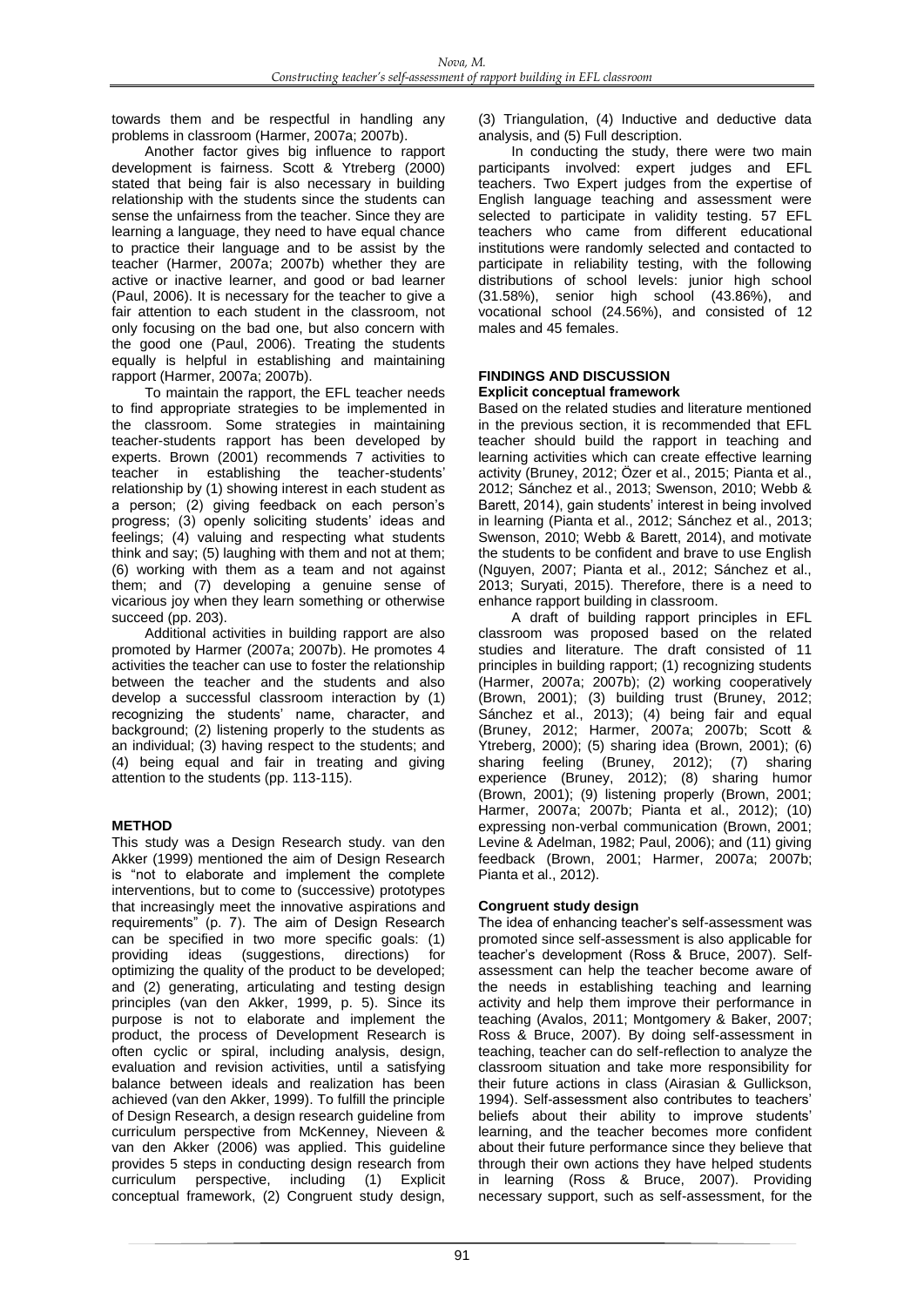teacher may be enough to keep them motivated in teaching (Lumpe, Haney, & Czerniak, 2000). Therefore, a self-assessment in building rapport can be a solution for teacher to develop their quality in teaching and create an effective learning activity.

An instrument used for a teacher's selfassessment in building rapport was developed based on the conceptual framework of principles of rapport building in classroom. From the 11 principles of building rapport, 35 items were constructed; 3 items for each principle, except for being fair and equal (consisted of 5 items), sharing humor (consisted of 2 items), and giving feedback (consisted of 4 items). A 4-point Likert scale was used to respond to each item of the instrument; strongly disagree (=1), disagree  $(=2)$ , agree  $(=3)$ , and strongly agree  $(=4)$ . Oscarson (1997, in Butler & Lee, 2010) mentioned that if the items of questionnaire are constructed in respondents' first language, the respondents can more accurately self-assess their performance compared to when the items are delivered in their target language. Therefore, the questionnaire survey was constructed in Bahasa Indonesia since this study investigated Indonesian EFL teachers.

### **Triangulation**

Triangulation is used to test the instruments' validity and reliability. For instrument's validity, the instrument was delivered to the experts and was assessed by the experts to find the content validity, construct validity, and face validity. Comments were given and the instrument was then revised. The revised version of the instrument was then distributed to EFL teachers for reliability test. Instrument's reliability was tested by 57 EFL teachers from various institutions. The EFL teachers were required to complete the survey in approximately 10-15 minutes. Besides, a simple interview was also conducted to investigate whether the activities provided in questionnaire survey are essential in building rapport.

#### **Inductive and deductive data analysis**

All collected data were then analyzed through SPSS 19.0. The reliability analysis was conducted, and the overall Cronbach's alpha coefficient of the instrument was .928. Because it was higher than .8 (the rational goal of internal consistency) (Gliem & Gliem, 2003), the instrument can be considered as a reliable instrument to be used for study sample.

### **Full description**

An instrument of teacher's self-assessment of rapport building has been developed. It consists of 11 sections which represent the eleven principles of rapport building and 35 statements. The complete self-assessment instrument can be seen in Appendix 1.

The first section is recognizing students. Three statements are included in this section which indicate teacher's awareness in recognizing students through three ways, by (1) greeting them, (2) calling them with their name, and (3) knowing their ability. Allday and Pakurar (2007) revealed that greeting the students at the door of classroom, with their name and praise them, increases student on-task behavior. It shows that greeting students give positive effect on their learning. Besides greeting, recognizing their names is also necessary to establish good rapport with

students since it makes them feel pleased (Harmer, 2007a; 2007b). It is fundamental to develop a positive sense of community in the classroom and it gives an impression that the teacher cares about their success and develops a sense of trust (Glenz, 2014). Harmer (2007a; 2007b) also mentioned that by "knowing their names is also about knowing about students" (p. 26; p. 114). Therefore, there is a need to know their ability in order to set the learning outcome based on their knowledge (Harmer, 2007a) and awareness about students' characteristic and ability (Manning, 2006).

The second section is working cooperatively. Three statements are included in this section, which indicate teacher's awareness of having cooperativeness with the students. Brown (2001) mentioned one way to connect positive rapport in the classroom is by working with the students as a team, and not against them. Teamwork creates positive relationships which are necessary for knowledge sharing and effective discussion (Georgiadou, Siakas, & Berki, 2006). Working cooperatively with students as a team makes the students tend to be less disruptive behavior in class, be more positive, have supportive relationships, and have more positive attitudes toward learning activity (Felder & Brent, 2007). The interaction between teacher and students will raise students' effort (Davis, 1999) and foster their engagement in learning (Brank & Wylie, 2013).

The third section is building trust. Three statements are included in this section, which indicate teacher's awareness of having trust on their students. The trust between teacher and students is essential as a fundamental concept of effective learning (Özer et al., 2015). Trusting the student makes student feel more confident and comfortable to approach the teacher and share personal and academic issues with the teacher (Sánchez et al., 2013; Bruney, 2012). Having trust in the classroom creates a safe environment for learning in which "students can grow and learn and develop personally, socially, emotionally, and academically under the direction of their teacher" (Bruney, 2012, p. 48) and the teacher can "spend less time with classroom management issues" (Bruney, 2012, p. 33).

The fourth section is being fair and equal. Five statements are included in this section, which indicate teacher's awareness of being equal and fair in treating their students in classroom. Scott & Ytreberg (2000) stated that being fair is also necessary in building relationship with the students since the students can sense the unfairness from the teacher. Since they are learning a language, they need to have equal chances to practice their language and to be assist by the teacher (Harmer, 2007a; 2007b), whether they are active or inactive learners, and good or bad learners (Paul, 2006). It is necessary for the teacher to give a fair attention to each student in the classroom, not only focusing on the bad ones, but also concern with the good ones (Paul, 2006). Treating the students equally is helpful in establishing and maintaining rapport (Harmer, 2007a; 2007b), and it contributes to enhance a balance amount of interaction between students and the teacher in classroom (Sánchez et al., 2013).

The fifth section is sharing idea. Three statements are included in this section, which indicate a teacher's awareness of sharing their idea with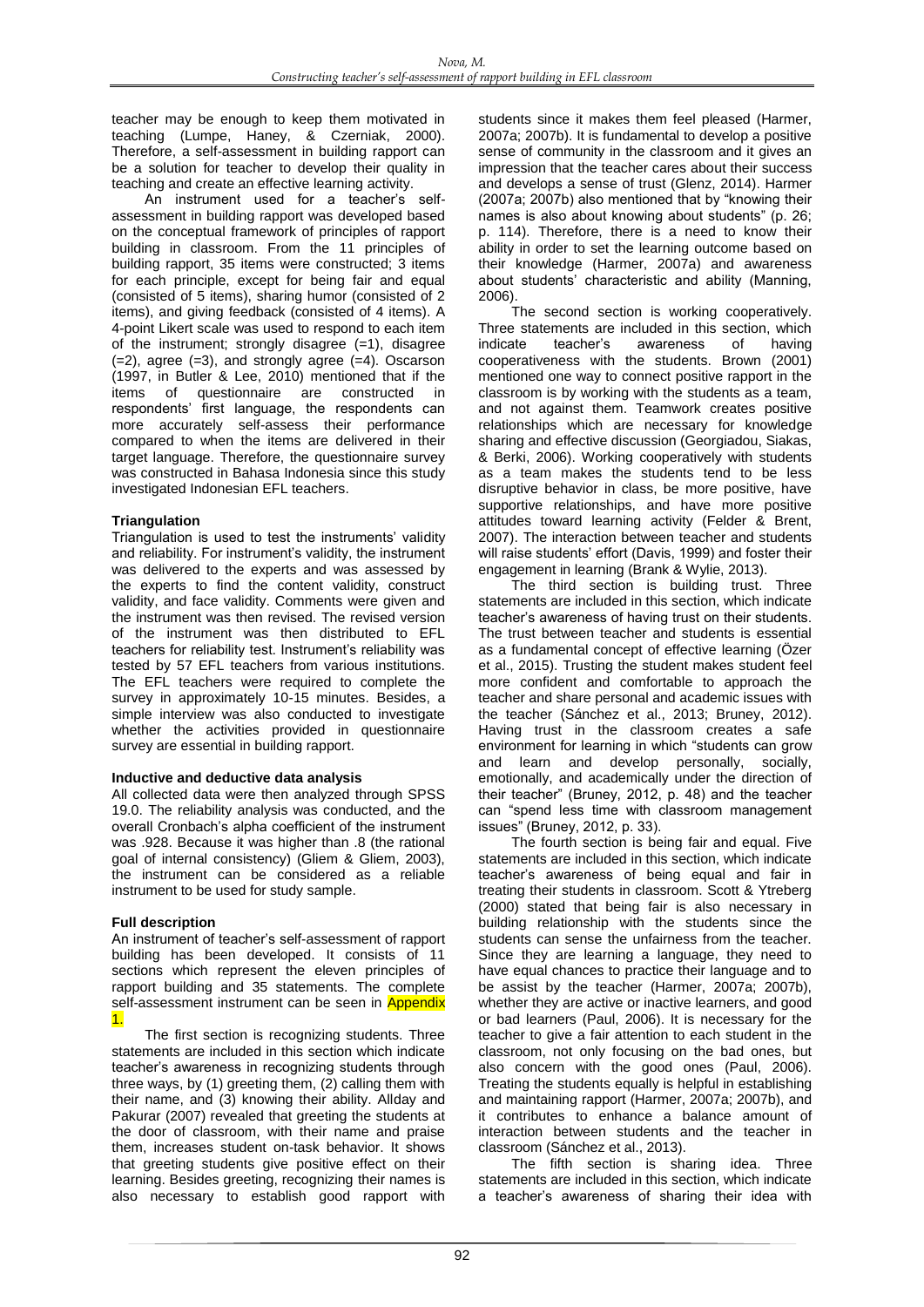his/her students and vice versa. By asking for students' ideas and thoughts and also providing opportunities for students to share their idea (Pianta et al., 2012), the students can express their ideas and opinions (Sánchez et al., 2013), and the teacher should help the students to elaborate their ideas more (Suryati, 2015).

The sixth section is sharing feeling. Three statements are included in this section, which indicate teachers' awareness of sharing their feeling with their students and vice versa. Sharing feeling with students encourages the students to trust and learn from the teacher (Bruney, 2012), and they will feel more confident and comfortable to approach the teacher and share personal and academic issues with the teacher (Sánchez et al., 2013; Bruney, 2012). Furthermore, when a student shares his or her feelings, it makes a positive perspective toward the teacher (Wrenn & Wrenn, 2009) and their feelings and opinions should be valued (Bruney, 2012).

The seventh section is sharing experience. Three statements are included in this section, which indicate teachers' awareness of sharing their experience with their students and vice versa. Sharing experiences with students increases students' interest in the relevance of the material into real life contexts (Wrenn & Wrenn, 2009). Gordon (2009 in Wrenn & Wrenn, 2009) suggested that "teachers should promote experiences that require students to become active learners" (p. 260). Sharing experience may promote awareness of learning responsibility (Tinto, 2003), in which experience shared should be followed by reflection on previous learning to transform the students' previous understanding into some applicable manners (Wrenn & Wrenn, 2009) for further learning.

The eighth section is sharing humor. Two statements are included in this section, which indicate teachers' awareness of sharing humor and laugh with their students in classroom. Humor can be used for reducing stress (MacAdam, 1985; Steele, 1998), relieving monotonous and boredom classroom, helping students stay tuned in learning, keeping their attention, and building their confidence (Lovorn, 2008), which unlocks social barriers between teacher and student (MacAdam, 1985) and creates a more positive classroom environment (Steele, 1998). When students laugh, "They experience pleasure with a sense of openness to discussion and interaction" (Lovorn, 2008, p. 2). Therefore, humor can be used as an effective way to deal with any difficult situations in classroom (Lovorn, 2008) and establish a positive climate in classrooms (Steele, 1998).

The ninth section is listening properly. Three statements are included in this section, which indicate teachers' awareness of listening to their students properly and intensively. The teacher needs to listen properly to the students as an individual to make a reflection on the way of hs/her teaching, whether the technique is being liked by the students, any activities motivate the students to learn, or the students' reaction on the teacher's teaching style (Harmer, 2007a; 2007b). The importance of listening and paying attention to students' explanations contributes to build an equal communication between teacher and the students (Sánchez et al., 2013).

The tenth section is expressing non-verbal communication. Three statements are included in this section, which indicate teachers' awareness of expressing their non-verbal communication to their students. Nonverbal communication, including facial expression, eye contact, tone of voice, body postures, and gestures (Ozieblo, 2013; Stamatis, 2011), is often used for gaining attention (Geng, 2011) and emphasizing the meaning of words in utterance (Harmer, 2007b; Levine & Adelman, 1982) in face-toface interactions (Ozieblo, 2013). To be successful in communication, especially in teaching, teacher needs to be able in using not only the verbal communication but also in non-verbal communication (Behjat, Bayat, & Kargar, 2014), such as having eye contact to gain students' attention and positive attitude toward teacher, giving smile to affect students' positive perception of the teacher (Beebe, 1980), or using facial expression to express certain emotion and feeling (Ozieblo, 2013).

The eleventh section is giving feedback. Four statements are included in this section, which indicate teachers' awareness of providing feedback on students' performance in classroom. Feedback can be used to raise students' awareness of their errors (Abdollahifam, 2014; Kazemipour, 2014; Maarof, Yamat, & Li, 2011). Feedback plays an important role in motivating students for further learning, which informs them about their learning progress and their improvement for the weaknesses (Abdollahifam, 2014; Alavi & Kaivanpanah, 2007; Maarof et al., 2011; Tran, 2007). Therefore, the teacher needs to ensure that the students receive "immediate, unambiguous, and meaningful feedback" (Davis, 1999, p. 2) which is positive and motivates the students (Paul, 2006) and does not hurt students' feeling (Abdollahifam, 2014).

# **CONCLUSION**

Teacher's self-assessment of rapport building can be used as an instrument in assessing EFL teacher's development and professionalism, especially in building and maintaining rapport in EFL classroom. By using the instrument, the EFL teachers can do self-reflection and self-evaluation on their teaching and finds ways to enhance positive rapport to foster positive learning environment. Besides, it can also be used as an awareness tool for the teacher on conducting teaching and learning activity which maintains rapport in the classroom.

Nevertheless, this study has some limitations which can affect the effectiveness of the use of the instrument. First, the small amount of sample may be a consideration in instrument's reliability. Therefore, a bigger amount of sample is needed to test the validaty and reliability of the instrument in assessing teacher in rapport building in EFL classroom. Second, the sample of study taken was from Indonesia. Different strategies and techniques in building relationship with students used by EFL teacher may influence the result of applicability of this instrument. Different cultures and different perspectives in using non-verbal communication can affect the teaching and learning process. Therefore, reliability of instrument in other cultures is needed to validate the instrument to be widely used in EFL teaching and learning classroom. Further research is also needed to be conducted on the effectiveness of implementing teacher's self-assessment in rapport building to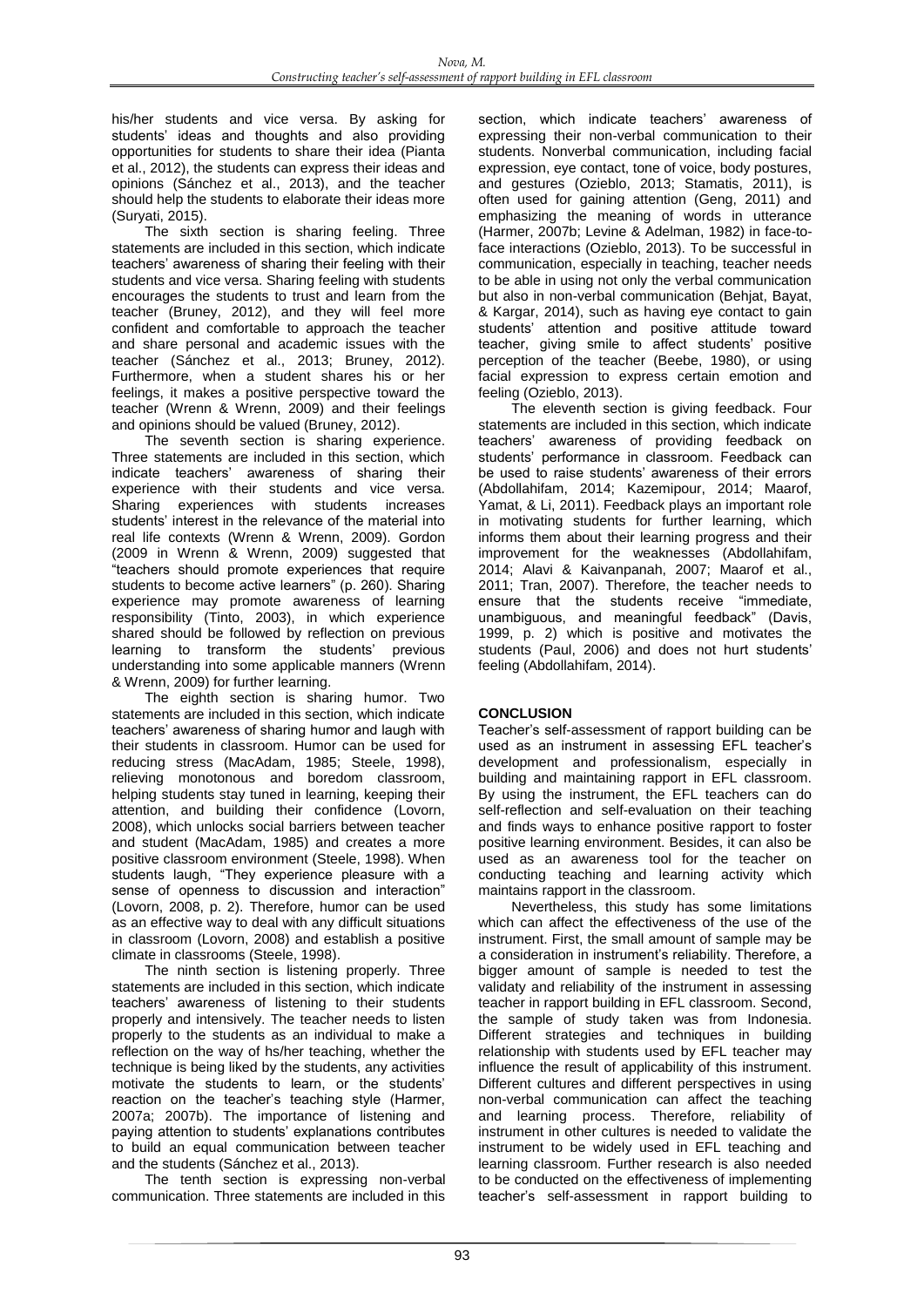evaluate whether the instrument is considered a useful strategy for promoting rapport building.

## **ACKNOWLEDGEMENT**

The research is funded by Indonesia Endowment Fund (LPDP).

#### **REFERENCES**

- Abdollahifam, S. (2014). Investigating the effects of interactional feedback on EFL students' writings. Procedia - Social and Behavioral Sciences, 98, 16-21. doi:10.1016/j.sbspro.2014.03.383
- Airasian, P. W. & Gullickson, A. (1994). Examination of teacher self-assessment. Journal of Personnel Evaluation in Education, 8, 195-203. doi:10.1007/BF00972263
- Alavi, S. M. & Kaivanpanah, S. (2007). Feedback expectancy and EFL learners' achievement in English. Journal of Theory and Practice in Education, 3(2), 181-196. Retrieved from http://files.eric.ed.gov/fulltext/ED502022.pdf
- Allday, R. A. & Pakurar, K. (2007). Effects of teacher greetings on student on-task behavior. Journal of Applied Behavior Analysis, 40(2), 317–320. doi:10.1901/jaba.2007.86-06
- Avalos, B. (2011). Teacher professional development in teaching and teacher education over ten years. Teaching and Teacher Education, 27, 10- 20. doi:10.1016/j.tate.2010.08.007
- Baniabdelrahman, A. A. (2010). The effect of the use of self-assessment on EFL students' performance in reading comprehension in English. The Electronic Journal for English as a Second Language, 14(2). Retrieved from http://files.eric.ed.gov/fulltext/EJ899764.pdf
- Barmaki, R. (2014). Nonverbal communication and teaching performance. Proceedings of the 7th International Conference on Educational Data Mining (EDM) 2014, 441-443. Retrieved from http://educationaldatamining.org/EDM2014/uplo ads/procs2014/YRT/441\_EDM-2014-Full-Proceedings.pdf
- Beebe, S. A. (1980). The role of nonverbal communication in education: Research and theoretical perspectives. Paper presented at the 66th Annual Meeting of the Speech Communication Association. Retrieved from http://files.eric.ed.gov/fulltext/ED196063.pdf
- Behjat, F., Bayat, S., & Kargar, A. A. (2014). An investigation of students' attitudes on teachers' nonverbal interaction in Iranian EFL classrooms. International Journal of Language and Linguistics, 2(6-1), 13-18. doi:10.11648/j.ijll.s.2014020601.13
- Bernieri, F. J. (1988). Coordinated movement and rapport in teacher-student interactions. Journal of Nonverbal Behavior, 12(2), 120-138. doi:10.1007/BF00986930
- Brank, E. & Wylie, L. (2013). Let's discuss: Teaching students about discussions. Journal of the Scholarship of Teaching and Learning, 13(3), 23 – 32. Retrieved from
- http://files.eric.ed.gov/fulltext/EJ1017045.pdf Brown, H. (2001). Teaching by principles: an
- interactive approach to language pedagogy. Englewood Cliffs: Prentice Hall.
- Bruney, G. (2012). The teacher-student relationship: the importance of developing trust and fostering

emotional intelligence in the classroom (Research Paper, University of Toronto, 2012). Retrieved from https://tspace.library.utoronto.ca/bitstream/1807/

- 35096/1/Glenda%20 MTRP%20Complete.pdf Burns, A. & Richards, J. C. (2012). The Cambridge guide to pedagogy and practice in second language teaching. Cambridge: Cambridge University Press.
- Butler, Y. G., & Lee, J. (2010). The effects of selfassessment among young learners of English. Language Testing, 27(1), 5–31. doi:10.1177/0265532209346370
- Çakir, İ. (2010). Criticizing ourselves as teachers through observation: From reflective to effective teaching. English for Specific Purposes World, 9(30), 1-12. Retrieved from https://www.espworld.info/Articles\_30/Cakir.pdf
- Çimer, A., Çimer, S. O., & Vekli, G. S. (2013). How does reflection help teachers to become effective teachers? International Journal Educational Research, 1(4), 133-149. Retrieved from https://ijsse.com/ijer/sites/default/files/papers/20
- 13/v1i4/Paper-1.pdf Coutrim, E. D. C. M. (2016). Foreign language
- acquisition on the web: What teacher? What student? What language? ETD - Educação Temática Digital, Campinas, SP, 18(3), 553-563. doi:10.20396/etd.v18i3.8646110
- Davis, B. G. (1999). Cooperative learning: Students working in small groups. Speaking of Teaching, 10(2), 1-4. Retrieved from https://web.stanford.edu/dept/CTL/Newsletter/co operative.pdf
- Egodawatte, G. (2010). A rubric to self-assess and peer-assess mathematical problem solving tasks of college students. Acta Didactica Napocensia, 3(1), 75-88. Retrieved from http://dppd.ubbcluj.ro/adn/article\_3\_1\_8.pdf
- Felder, R. M. & Brent, R. (2007). Cooperative learning. In Mabrouk, P. A. (ed.). (2007). Paper at ACS Symposium Series 970, Active Learning: Models from the Analytical Sciences, (pp. 34– 53). Retrieved from http://www4.ncsu.edu/unity/lockers/users/f/felder /public/Papers/CLChapter.pdf
- Gebhard, J. G. (2000). Teaching English as a foreign or second language. USA: The University of Michigan Press.
- Geng, G. (2011). Investigation of teachers' verbal and non-verbal strategies for managing attention deficit hyperactivity disorder (ADHD) students' behaviours within a classroom environment. Australian Journal of Teacher Education, 36(7), 17-30. doi:10.14221/ajte.2011v36n7.5
- Georgiadou, E., Siakas, K., & Berki, E. (2006). Knowledge creation and sharing through student-lecturer collaborative group coursework. In Peter Feher (ed), Proceedings of 7th European Conference of Knowledge Management (ECKM06). Retrieved from http://aetos.it.teithe.gr/~siaka/down/2006\_ECKM \_Budapest\_Student\_Work\_Group\_Georgiadou\_ Siakas\_Berki\_W.pdf
- Glenz, T. (2014). The importance of learning students' names. Journal on Best Teaching Practices, 1(1), 21-22. Retrieved from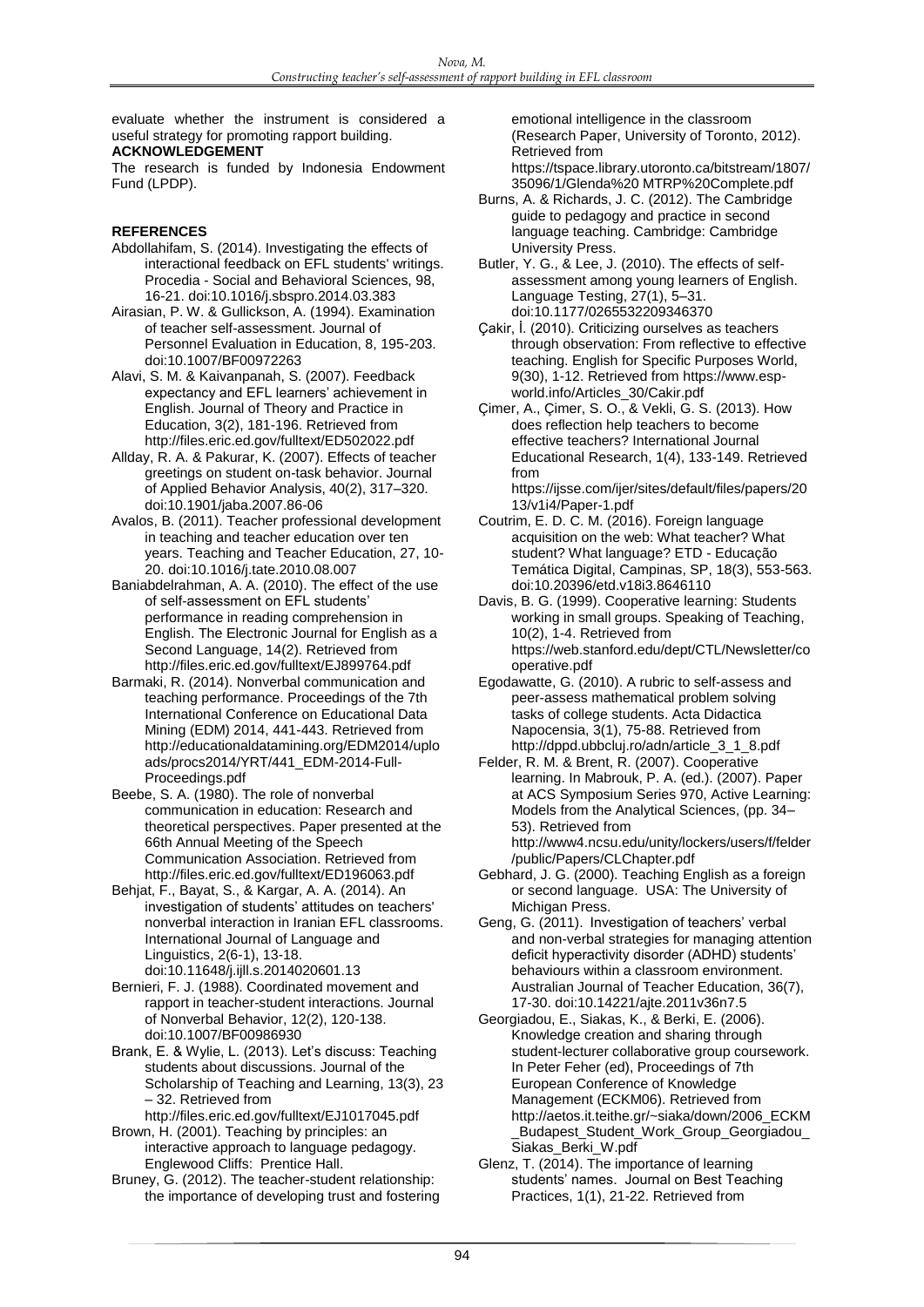http://teachingonpurpose.org/wpcontent/uploads/2015/03/Glenz-T.-2014.-Theimportance-of-learning-students-names.pdf

Gliem, J. A. & Gliem, R. R. (2003). Calculating, interpreting, and reporting cronbach's alpha reliability coefficient for likert-type scales. Paper presented at 2003 Midwest Research to Practice Conference in Adult, Continuing, and Community Education. Retrieved from https://scholarworks.iupui.edu/bitstream/handle/ 1805/344/gliem+&+gliem.pdf?sequence=1

Harmer, J. (2007a). How to teach English. China: Pearson Education Limited.

Harmer, J. (2007b). The practice of English language teaching. Malaysia: Pearson Education Limited.

Harris, M. (1997). Self-assessment of language learning in formal settings. ELT Journal, 51(1), 12-20. doi:10.1093/elt/51.1.12

Johnson, K. (2001). An introduction to foreign language learning and teaching. England: Pearson Education Limited.

Kato, F. (2009). Student preferences: Goal-setting and self-assessment activities in a tertiary education environment. Language Teaching Research, 13(2), 177–199. doi:10.1177/1362168809103447

Kazemipour, S. (2014). Comparing the outcomes of two types of corrective feedback on EFL classes' final exam. Procedia - Social and Behavioral Sciences, 98, 876-881. doi:10.1016/j.sbspro.2014.03.495

Levine, D. R. & Adelman, M. B. (1982). Beyond language: Intercultural communication for English as a second language. Englewood Cliffs: Prentice Hall.

Lovorn, M. G. (2008). Humor in the home and in the classroom: The benefits of laughing while we learn. Journal of Education and Human Development, 2(1), 1-12. Retrieved from http://www.scientificjournals.org/journals2008/art icles/1268.pdf

Lumpe, A. T., Haney, J. J., & Czerniak C. M. (2000). Assessing teachers' beliefs about their science teaching context. Journal of Research in Science Teaching, 37(3), 275–292. Retrieved from

http://citeseerx.ist.psu.edu/viewdoc/download?d oi=10.1.1.535.6759&rep=rep1&type=pdf

Maarof, N, Yamat, H., & Li, K. L. (2011). Role of teacher, peer and teacher-peer feedback in enhancing ESL students' writing. World Applied Sciences Journal 15 (Innovation and Pedagogy for Lifelong Learning), 29-35. Retrieved from https://www.researchgate.net/publication/26829 0185

MacAdam, B. (1985). Humor in the classroom: Implications for the bibliographic instruction librarian. College & Research Libraries, 327- 333. Retrieved from https://deepblue.lib.umich.edu/bitstream/handle/ 2027.42/93797/DB511014.pdf?sequence=1

Manning, S. (2006). Recognizing gifted students: a practical guide for teachers. Kappa Delta Pi Record Winter 2006 Edition. Retrieved from http://files.eric.ed.gov/fulltext/EJ724632.pdf

McKenney, S., Nieveen, N., & van den Akker, J. (2006). Design research from a curriculum perspective. In Gravemeijer, K., (ed.). (2006) Educational design research (pp. 110-143). Retrieved from

http://www.fisme.science.uu.nl/publicaties/literat uur/EducationalDesignResearch.pdf

Meihami, H. & Razmjoo, S. A. (2016). An emic perspective toward challenges and solutions of self- and peer-assessment in writing courses. Asian-Pacific Journal of Second and Foreign Language Education, 1(9), 1-20. doi:10.1186/s40862-016-0014-7

Montgomery J. L. & Baker, W. (2007). Teacherwritten feedback: Student perceptions, teacher self-assessment, and actual teacher performance. Journal of Second Language Writing, 16, 82–99. doi:10.1016/j.jslw.2007.04.002

Murphy, E. & Manzanares, M. A. R. (2012). Rapport in distance education. International Review of Research in Open and Distance Learning, 13(1), 167-190. Retrieved from https://www.researchgate.net/publication/27943 7577

Nguyen, H. T. (2007). Rapport building in language instruction: A microanalysis of the multiple resources in teacher talk. Language and Education, 21(4), 284-303. doi:10.2167/le658.0

Özer, N., Atik, S., Şad, S. N., & Kiş, A. (2015). Relationship between student engagement and trust in professors: a study on Turkish college students. Paper presented at ECER 2015, Budapest. Retrieved from https://www.researchgate.net/publication/29092 0141

Ozieblo, R. L. (2013). Reflections on the use of nonverbal communication in teaching Spanish to Sino-speakers. BIBLID, 19, 309-328. Retrieved from

http://www.webs.ulpgc.es/lfe/resources/Cap3RL FE19.pdf

Paul, D. (2006). Teaching English to children in Asia. Hong Kong: Pearson Education Asia Limited.

Pianta, R. C., Hamre, B. K., & Allen, J. P. (2012). Teacher-student relationships and engagement: Conceptualizing, measuring, and improving the capacity of classroom interactions. Handbook of Research on Student Engagement, (pp. 365- 386). doi:10.1007/978-1-4614-2018-7\_17.

Ross, J. A. (2006). The Reliability, Validity, and Utility of Self-Assessment. Practical Assessment, Research & Evaluation, 11(10), 1-13. Retrieved from http://pareonline.net/getvn.asp?v=11&n=10

Ross, J. A. & Bruce, C. D. (2007). Teacher selfassessment: A mechanism for facilitating professional growth. Teaching and Teacher Education, 23(2), 146-159. Retrieved from https://tspace.library.utoronto.ca/bitstream/1807/ 30029/1/Ross%20%26%20Bruce%202007b.pdf

Sánchez, C. A. G., González, B. S. G. D., & Martínez, C. D. J. L. (2013). The impact of teacher-student relationships on EFL learning. HOW, A Colombian Journal for Teachers of English, 20, 116-129. Retrieved from https://dialnet.unirioja.es/descarga/articulo/5249 710.pdf

Scott, W. A. & Ytreberg, L. H. (2000). Teaching English to children. USA: Pearson Education Limited.